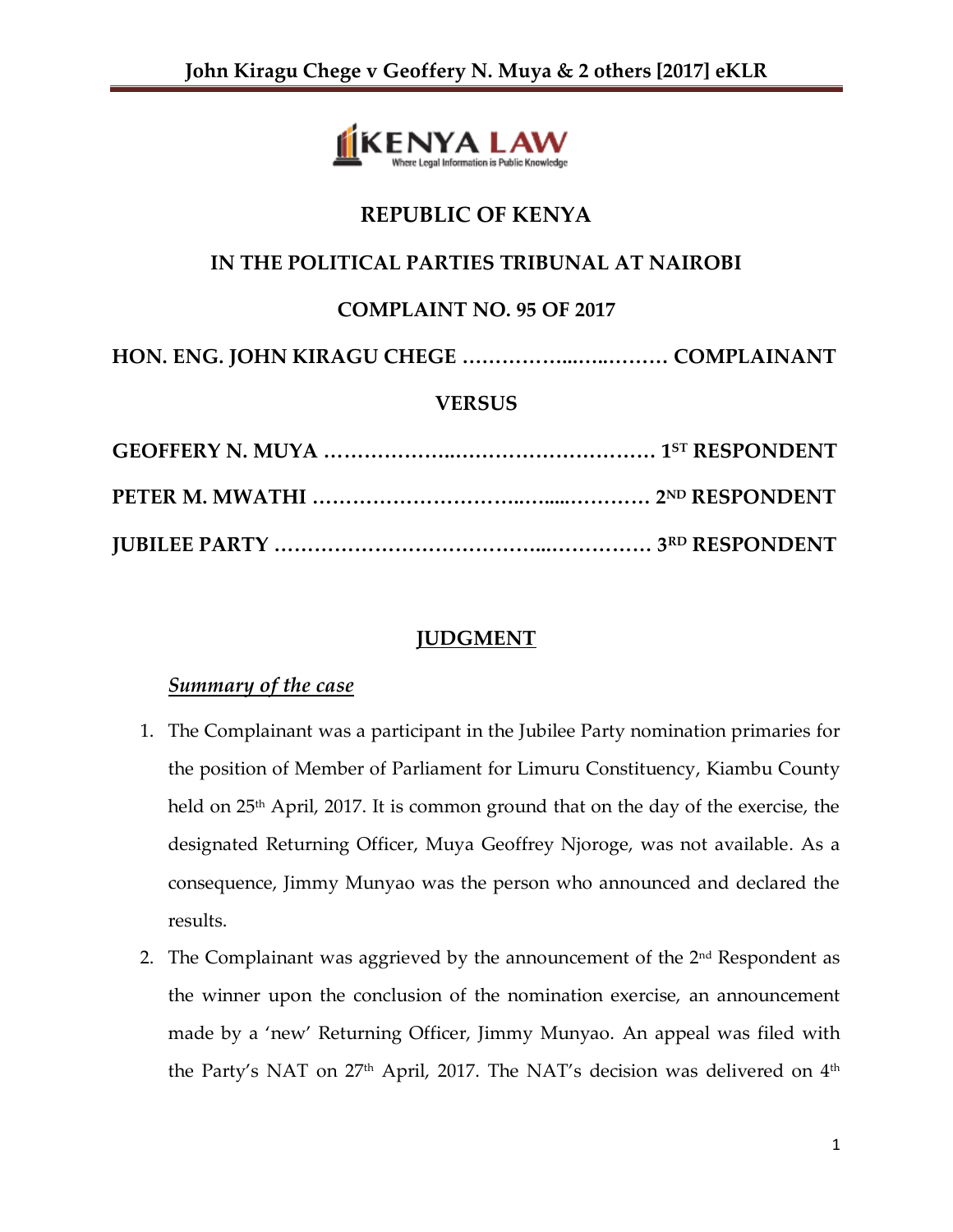May, 2017 dismissing the appeal. Aggrieved by that decision, the Complainant moved this Tribunal. In his amended statement of Complaint, he seeks the following orders:

- *(a) That a declaration be issued that (the Complainant) was the successful candidate in the Jubilee nominations for the member of the National Assembly Limuru Constituency which was held on 25th April, 2017.*
- *(b) That the Jubilee Party be directed to issue to (the Complainant) the nomination certificate and not to issue the same to any other person.*
- 3. Simultaneously filed with this Complaint, was a notice of motion application under certificate of urgency seeking interim orders. The matter was certified urgent and an interim order for status quo to be maintained issued. In response, the  $2<sup>nd</sup>$  respondent filed a notice of preliminary objection dated on  $8<sup>th</sup>$  May challenging this Tribunal's jurisdiction to hear and determine this Complaint.
- 4. Due to the exigencies of time, oral hearing was dispensed with in this matter. It was agreed by consent of all parties that parties were at liberty to file 2 pages submissions and the Tribunal to determine the matter on the basis of the Complainant, affidavits on record and the written submissions.

### *Submissions*

5. The crux of this complaint is that the Complainant is dissatisfied with the appointment of Jimmy Munyao as the Returning Officer in the Jubilee Party nominations primaries for Limuru Constituency, Kiambu County and the declaration of the winner. He refers to the Party Rules, particularly Rule 32 on the roles of the Returning Officer, and submits that a Returning Officer cannot have a limited role of announcing results only. Further, that only the National Elections Board can appoint a returning Officer.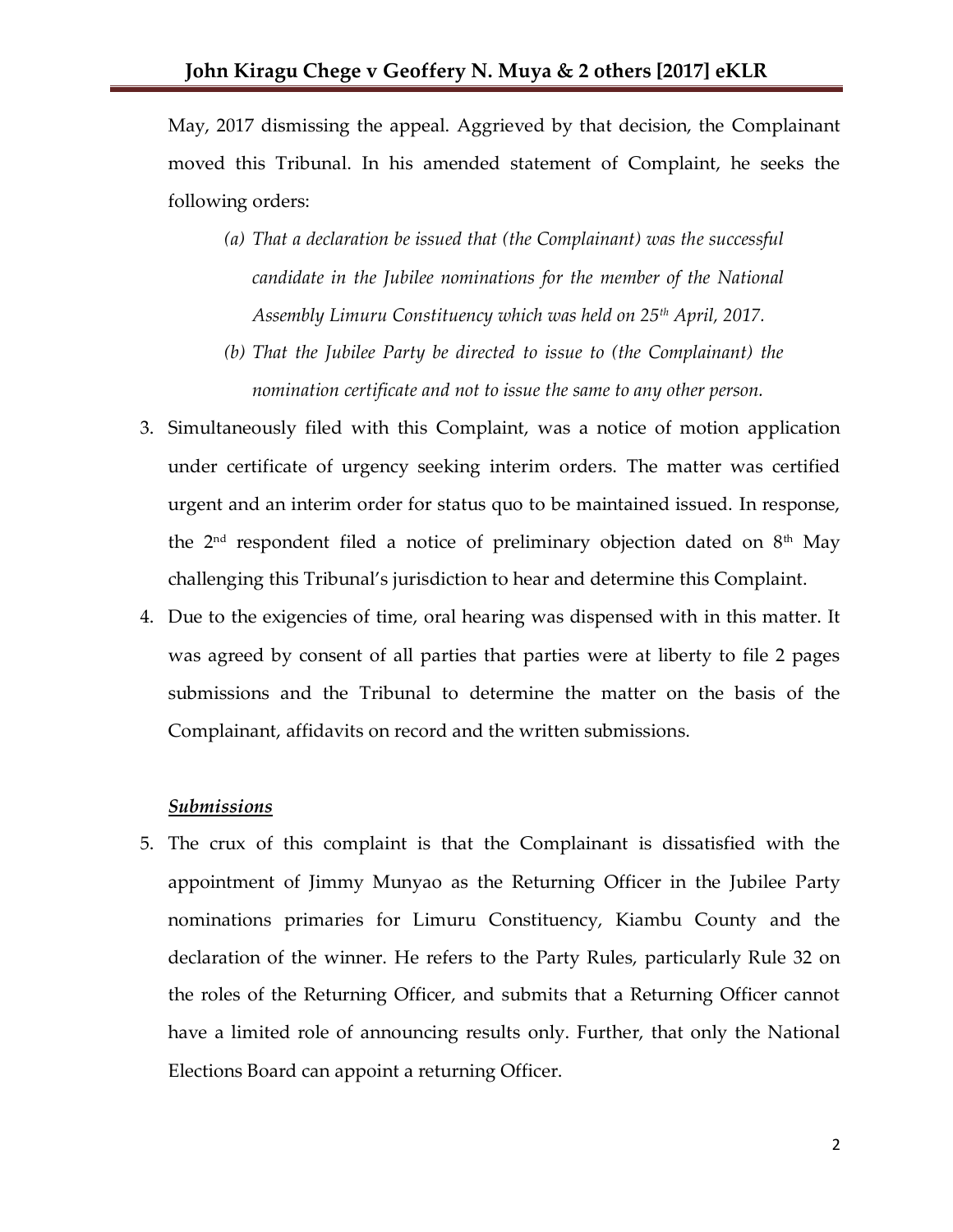- 6. Secondly, that a winner of an election can only be determined by submission of duly nominated forms from all the polling stations and confirmed at the constituency level. These forms, he urges, were not present when the declaration of results was made. That Geoffrey Muya, the designated Returning Officer presented the Tallying sheet which shows that the Complainant won. Muya Geoffrey Njoroge deponed to an affidavit that he had to briefly leave the voting venue to attend to a relative at Kikuyu Hospital. and on his way back he was called by Deputy County Commissioner, Kiprop David, and told that results had been announced. The Complainant also argues that the NAT's decision was not reasoned hence he could not ascertain the basis of its determination.
- 7. The  $2^{\text{nd}}$  Respondent filed a replying affidavit dated  $8^{\text{th}}$  May 2017. He submits that the Complainant has changed his case in the appeal before the NAT. Before NAT, the compliant said he garnered 14, 790 but has now changed and alleges 19, 077; and averred that the Returning Officer could not be traced. That this proclivity to approbate and reprobate is not just illegal but in bad faith. Results of all other seats were announced by new Returning Officer and none of the other election results has been impugned.
- 8. The 3rd respondent challenged this Tribunal's jurisdiction. That before the NAT the appeal was on the basis of lack of integrity of the process due to the absence and conduct of  $1<sup>st</sup>$  respondent and declaration of results by a replacement of Returning Officer without verification. On the contrary, that before this Tribunal the complaint is fresh: validity of results announced by Jimmy Munyao. Referred to case of *Francis Mutuku v Wiper Democratic Movement and 12 others [2015] eKLR* on exhaustion of internal party dispute resolution processes. Through an affidavit of its legal counsel, the  $3<sup>rd</sup>$  Respondent argues that the Returning Officer could not be traced for a larger part of  $25<sup>th</sup>$  And  $26<sup>th</sup>$  April 2017,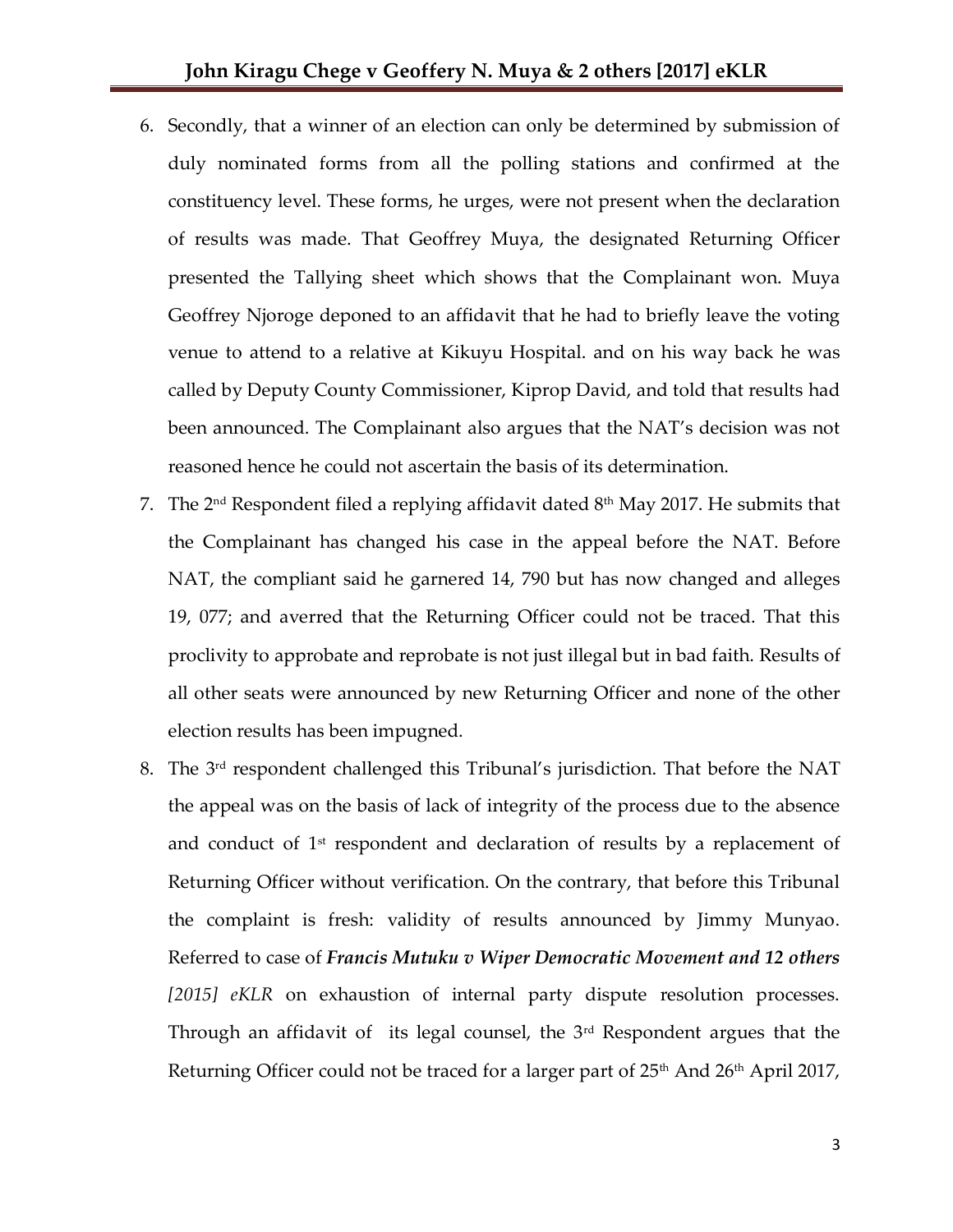hence the County Election Coordinator appointed a new Returning Officer, Jimmy Munyao, with a limited mandate of announcing the results. It was also urged that the Complainant conceded before the NAT that he had 14, 790 votes against while the 2<sup>nd</sup> Respondent had 19,977 votes.

### *Issues for determination*

- 9. The following falls for determination:
	- *(i) Whether the Tribunal has jurisdiction.*
	- *(ii) Whether the appointment of a new Returning officer was proper.*
	- *(iii) The Impact of that appointment on the announced results.*
	- *(iv) Relief.*

### *Determination*

10. The Tribunal is guided by the case of *Mukisa Biscuit Manufacturing Co Ltd –vs. - West End Distributors, (1969) EA 696* that a preliminary objection should be on a pure point of law. To the extent that the preliminary objection raised here is based on the fact that new evidence, facts and prayers are sought, it cannot be a competent preliminary objection. There is no pure point of law. Whether new facts have been introduced or not, it is for the Tribunal to decide on evaluation of the record, hence that is a factual issue. The crux of the appeal before the NAT as evident from the annextures to the Complaint was the announcement of the results by Mr. Jimmy Munyao. That issue is still live here. We find that the preliminary objection has no merit.

#### *Whether the appointment of a new Returning Officer was proper*

11. It is not in dispute that on the day of the nomination exercise, the designated Returning Officer, at some time was unavailable. The 3<sup>rd</sup> respondent submits that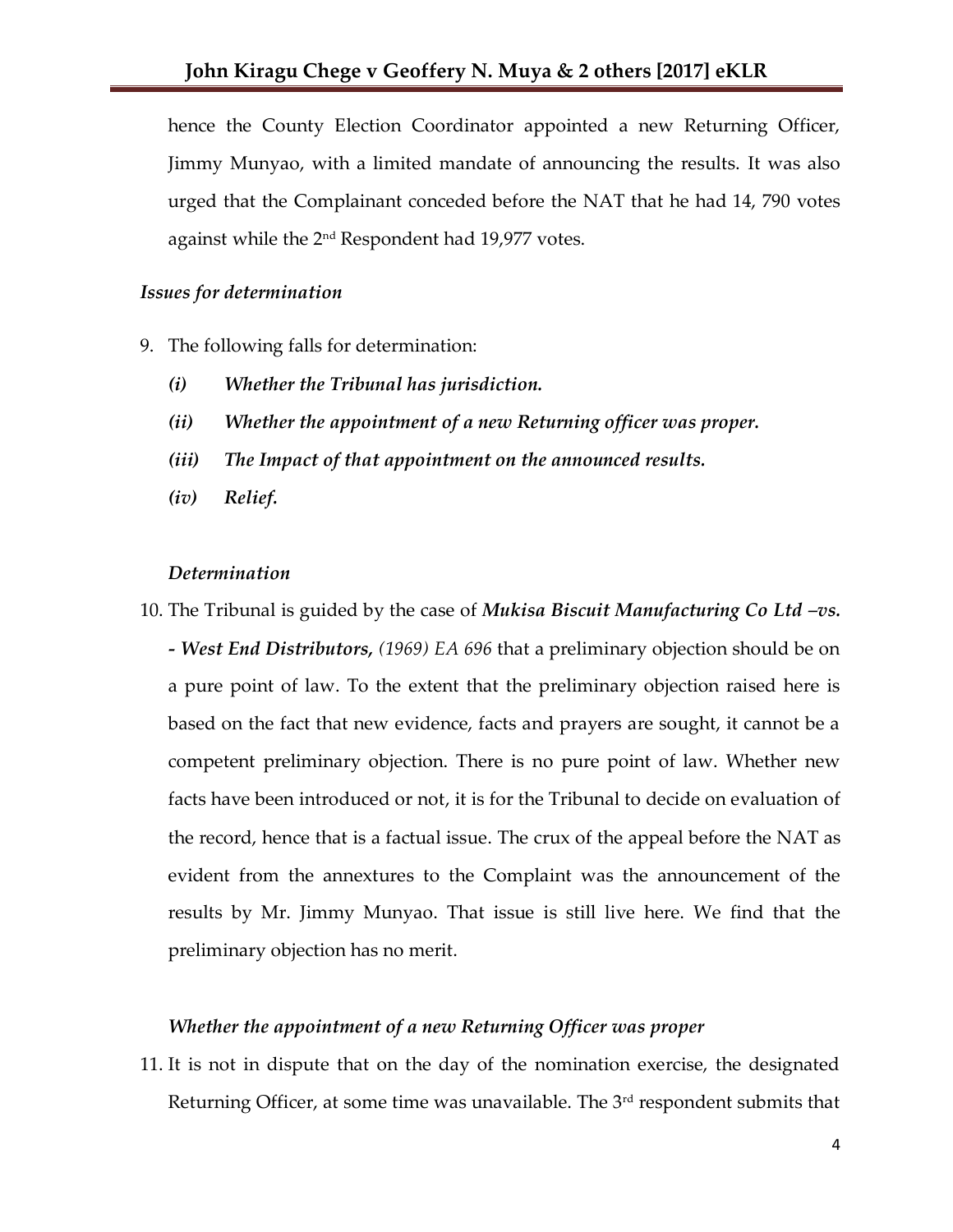a replacement was appointed. The Complainant challenged this before the NAT but that appeal was dismissed for lack of merit. It is also not in dispute that the other elective seats that had candidates elected via the same process were not disputed.

- 12. The Complainant has cited Rule 32 of the Party's Nominations Rules on the role of Returning Officer. However, the rules of the Party should be read holistically. PART 1B describe the role of the County Elections Board as being interalia: the primary organ to which powers and functions of NEC, as relates to nominations and elections are delegated. We find no fault in the County Elections Coordinator's appointment of an 'interim' Returning officer to announce the results. This appointment has in no way been shown to have affected the results. There has been no evidence, satisfactorily determined by either the NAT or this Tribunal that before the announcement, there were other intervening malpractices or irregularities that affected the result. We find that this Complaint has no merit.
- 13. As a consequence we make the following orders:
	- *(i) The preliminary objection dated 8th May, 2017 is disallowed.*
	- *(ii) The amended statement of Complaint dated 6th May, 2017 is dismissed.*
	- *(iii) In the interest of Party unity, each party shall bear its own costs.*

14. Orders accordingly.

### **DATED and DELIVERED AT NAIROBI this 9 TH DAY OF MAY 2017**

- **1. Kyalo Mbobu ……………………………. Chairman**
- **2. James Atema ……………………………. Member**